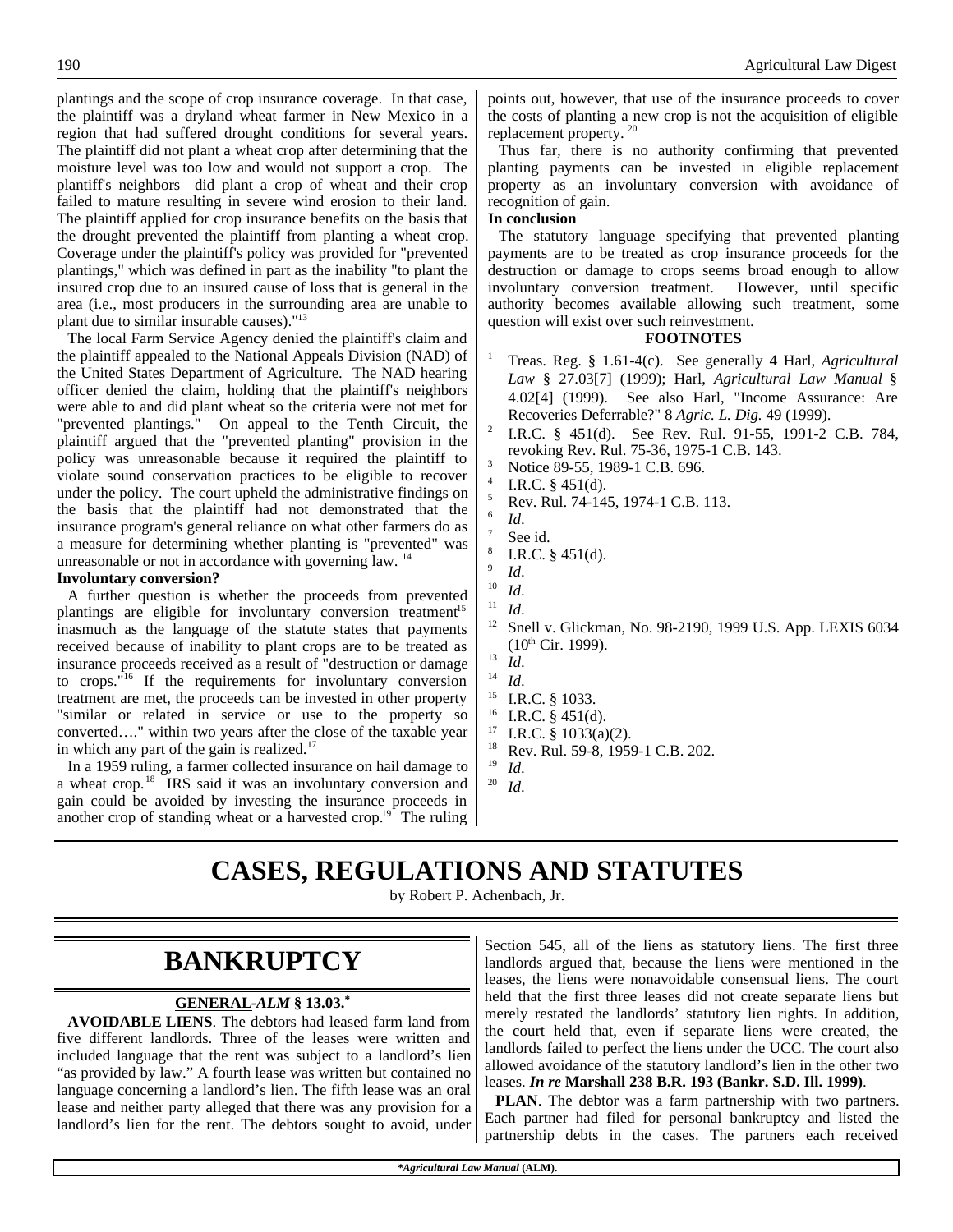discharges. The partnership then filed for Chapter 11 and the plan provided for reorganization of the partnership as a corporation and transfer of all partnership obligations to the corporation such that if the plan payments were not made, only the corporation would be liable for the partnership's debts. A secured creditor objected to the plan because it removed the partners' personal liability for partnership debts. The court held that the plan could not be confirmed over the secured creditor's objection because the plan would remove the partners' personal liability for the secured claim. *In re* **E-H Farms, 238 B.R. 661 (Bankr. N.D. Tex. 1999)**.

#### **CHAPTER 12 -***ALM* **§ 13.03[8].\***

**CONVERSION**. The debtors were farmers who originally filed under Chapter 12. In previous rulings in their case, the debtors were found to have made fraudulent transfers of property during their case and the case was converted to Chapter 7. Although the issues had been litigated in early decisions and appeals, the debtors again argued that their case could not be converted to Chapter 7 involuntarily because an involuntary case could not be filed against a family farmer. The court reiterated its prior rulings that the debtors had made fraudulent transfers and that a Chapter 12 case could be involuntarily converted to Chapter 7. *In re* **Graven, 186 F.3d 871 (8th Cir. 1999),** *aff'g unrep. D. Ct. dec. aff'g***, 196 B.R. 506 (Bankr. W.D. Mo. 1996)**. See also *In re* **Graven, 138 B.R. 587 (Bankr. W.D. Mo. 1992),** *aff'd by unrep. D. Ct. dec., aff'd***, 64 F.3d 453 (8th Cir. 1995).**

#### **FEDERAL TAX -***ALM* **§ 13.03[7].\***

**CLAIMS**. The IRS filed a claim for priority taxes more than three and one-half years after the bar date and sought a ruling that the taxes were still entitled to priority status. The IRS motion was filed before any plan distributions were made. If the IRS claim was allowed priority status, the unsecured creditors would not receive any distributions. The court held that there was no statutory authority to deprive the tax claim of priority status merely because the claim was untimely filed. In addition, the court refused to subordinate the tax claim because of equitable concerns because the trustee failed to show that the unsecured creditors were otherwise disadvantaged by the IRS delay in filing the claim. *In re* **Johnson Rehab. Nursing Home, Inc., 239 B.R. 168 (Bankr. N.D. Ill. 1999)**.

**POST-PETITION INTEREST**. The debtor's Chapter 12 plan provided for full payment of an unsecured priority tax claim but did not provide for payment of any post-petition interest on the claim. The debtor made all payments under the plan and received a discharge. The IRS sought collection of post-petition interest on the claim and the debtor. The debtor argued that the IRS was bound by the res judicata effect of the bankruptcy plan and discharge. The court cited *In re Bossert, 201 B.R. 553 (Bankr. E.D. Wash. 1996) and In re Mitchell, 210 B.R. 978 (Bankr. N.D. Tex. 1997, aff'd, unrep. D. Ct. dec. (N.D. Tex. 1997)* in holding that the IRS was not entitled to post-petition interest. *In re* **Cousins, 238 B.R. 503 (D. N.H. 1999),** *aff'g***, 236 B.R. 119 (Bankr. D. N.H. 1999)**.

## **FEDERAL AGRICULTURAL PROGRAMS**

**BRUCELLOSIS**. The APHIS has adopted as final regulations amending the brucellosis regulations concerning the interstate movement of cattle by changing the classification of Kansas from Class A to Class Free. **64 Fed. Reg. 67695 (Dec. 3, 1999)**.

**CROP INSURANCE**. The plaintiffs were farmers who applied for and received crop revenue insurance for durum wheat. The FCIC issued a policy which contained a coverage payment provision which was later amended because of a drop in wheat prices which substantially increased the payments which would be received by insureds who had covered losses. The plaintiffs argued that the retroactive amendment of the insurance policy was void as arbitrary and capricious administrative action. The court held that the action was arbitrary and capricious as violating the purposes of the crop insurance provisions which sought to establish a secure and reliable system of insurance. The court ordered the reinstatement of the original policy provisions and enjoined enforcement of the amended policy. The USDA has filed an appeal. **Wiley v. Glickman, No. A3-99-32 (D. N.D. 1999)**.

The FCIC Board of Directors has announced that it has approved for reinsurance and subsidy the insurance of corn, grain sorghum, soybeans, cotton, and rice in select states and counties under the Crop Revenue Coverage plan of insurance for the 2000 crop year. **64 Fed. Reg. 66839 (Nov. 20, 1999)**.

**ELEVATORS**. The CCC) is soliciting public comment on the merits of whether the CCC should finance, in some manner, the installation or upgrading of grain cleaning systems at wheat export elevators in the United States. The goal of this initiative would be to improve the quality and competitiveness of U.S. wheat exports by insuring that foreign buyers may readily purchase U.S. wheat with dockage specifications substantially lower than currently available from export elevators. **64 Fed. Reg. 66606 (Nov. 28, 1999)**.

**PEANUTS**. The FSA has announced a proposed national peanut poundage quota figure for 2000 in the range between 1,170,000 and 1,190,000 short tons. **64 Fed. Reg. 66790 (Nov. 30, 1999)**.

**SCRAPIE**. The APHIS has issued proposed regulations which restrict the interstate movement of sheep and goats from states that do not follow effective flock management practices for scrapie. The amendments also require animal identification for sheep and goats moving interstate and reinstate a scrapie indemnity program to compensate owners of certain animals destroyed due to scrapie. **64 Fed. Reg. 66791 (Nov. 30, 1999)**.

**STANDARDS**. The AMS has issued a notice of revisions to the United States Standards for Grades of Oranges, Grapefruit, Tangerines and Lemons. The changes will provide a minimum 25-count sample to be applied to tolerances for defects, revise the grades to make them uniform and consistent with each other and other recently revised U.S. grade standards, and, delete references to outdated industry practices and terminology. **64 Fed. Reg. 66162 (Nov. 24, 1999)**.

**TOBACCO**. The CCC has adopted as final regulations setting the 1999 marketing quota for flue-cured tobacco at 666.2 million pounds and the 1999 price support level at 163.2 cents per pound. **64 Fed. Reg. 66717 (Nov. 30, 1999)**.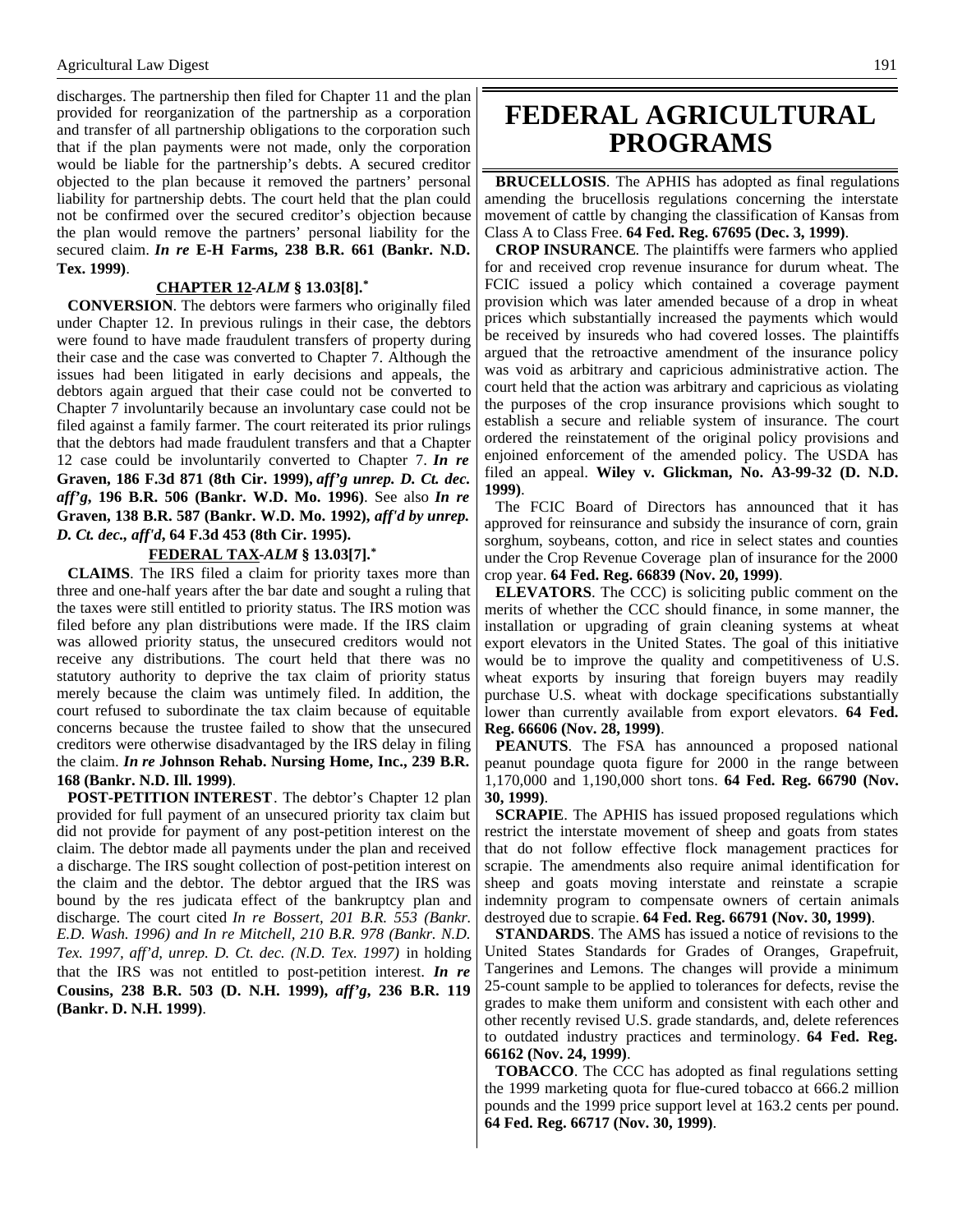# **FEDERAL ESTATE AND GIFT TAX**

**ADMINISTRATIVE EXPENSES**. In response to the holding in *Estate of Hubert v. Comm'r, 520 U.S. 93 (1997)*, see 8 *Agric. L. Dig*. 52 (1997), the IRS has adopted as final regulations providing that only administration expenses of a certain character which are charged to the marital property bequest will reduce the value of the property for marital deduction purposes. The rules also apply for purposes of the estate tax charitable deduction. Under the regulations, a reduction is made to the date of death value of the property interest which passes from the decedent to the surviving spouse (or to a charitable organization described in I.R.C. § 2055) for the dollar amount of any estate transmission expenses incurred during the administration of the decedent's estate and charged to the property interest. Such a reduction is proper because these expenses would not have been incurred but for the decedent's death. No reduction is made for estate management expenses incurred with respect to the property and charged to the property because these expenses would have been incurred even if the death had not occurred. However, a reduction is made for estate management expenses charged to the marital property interest passing to the surviving spouse if the expenses were incurred in connection with property passing to someone other than the surviving spouse and a person other than the surviving spouse is entitled to the income from that property. Estate transmission expenses are all estate administration expenses that are not estate management expenses and include expenses incurred in collecting estate assets, paying debts, estate and inheritance taxes, and distributing the decedent's property. Estate management expenses are expenses incurred in connection with the investment of the estate assets and with their preservation and maintenance during the period of administration. **64 Fed. Reg. 67763 (Dec. 3, 1999)**.

**GENERATION SKIPPING TRANSFERS**. The trustee and beneficiaries of a trust established prior to 1985 petitioned a state court to amend the trust provisions for appointing trustees. The state court allowed the modifications. The IRS ruled that the modifications did not subject the trust to GSTT. **Ltr. Rul. 9946021, Aug. 23, 1999; Ltr. Rul. 9946030, Aug. 18, 1999; Ltr. Rul. 9946031, Aug. 18, 1999; Ltr. Rul. 9946032, Aug. 18, 1999**.

**VALUATION**. The IRS has adopted as final regulations governing the limitation period for assessment of tax on gifts for gift and estate tax purposes. For gifts after August 5, 1997, I.R.C. § 6501(c)(9) extends the period of assessment indefinitely unless the gifts were disclosed on the gift tax return in a manner adequate to apprise the IRS of the nature of the transfer. The regulations identify the information which must be disclosed before the limitation period will begin to run. The required information must completely and accurately describe the transaction and include: the nature of the transferred property; the parties involved; the value of the transferred property; and how the value was determined, including any discounts or adjustments used in valuing the transferred property. In addition, the return must disclose the facts affecting the gift tax treatment of the transaction in a manner that reasonably may be expected to apprise the IRS of the nature of any potential controversy

regarding the gift tax treatment of the transfer. **Treas. Reg. § 20.2001-1**.

Under I.R.C. § 2504(c) as amended in 1997 and 1998, if a gift was adequately disclosed such that the time has expired for assessing gift tax for a preceding calendar period under I.R.C. § 6501, then the value of such gift made in the prior calendar period cannot be adjusted (regardless of whether or not a gift tax has been assessed or paid for a prior calendar period). Rather, the value of the gift is the value as finally determined for gift tax purposes, as defined in I.R.C. § 2001(f). A similar rule applies with respect to any increase in taxable gifts required under I.R.C. § 2701(d). I.R.C. § 2504(c) applies only to adjustments involving issues of valuation. Thus, even after the 1997 and 1998 amendments to I.R.C. § 2504(c), adjustments to prior taxable gifts may be made if the adjustment is not related to the valuation of the gift; e.g., the erroneous inclusion or exclusion of property for gift tax purposes. **Treas. Reg. § 25.2504-2.**

Under I.R.C. § 2001(f), if the time has expired for assessing gift tax for a preceding calendar period under I.R.C. § 6501, then the value of a gift, for purposes of computing the estate tax liability, is the value of the gift as finally determined for gift tax purposes. A similar rule applies for any increase in taxable gifts required under I.R.C. § 2701(d). Under the statute, the value of a gift is finally determined if: the value is shown on a gift tax return and the IRS does not contest the value before the period for assessing gift tax expires; or, before the period for assessing gift tax expires, the value is specified by the IRS and the taxpayer does not contest the specified value; or, the value is determined by a court or pursuant to a settlement agreement between the taxpayer and the IRS. Again, the provision only limits the IRS' ability to make adjustments related to the value of a gift. Thus, the IRS is not precluded from making adjustments that are not related to value, such as the erroneous inclusion or exclusion of property for gift tax purposes. **Treas. Reg. § 301.6501(c)-1. 64 Fed. Reg. 67767 (Dec. 3, 1999)**.

The shareholders of a corporation exchanged all of their stock for stock in an LLC in a transaction intended to qualify as a taxfree reorganization under I.R.C.  $\S$  368(a)(1)(F). The LLC was authorized to issue membership units with rights, preferences, and restrictions identical to the classes of stock exchanged. After the corporation was merged into the LLC, the shareholders exchanged their shares in the corporation for an identical number of units in the LLC with rights, preferences, and restrictions identical to the rights, preferences, and restrictions each shareholder held in the corporation before the transfer. The IRS ruled that the exchange was not subject to I.R.C. § 2701 valuation rules because the shareholders' interests in the LLC were identical to their interest in the corporation. **Ltr. Rul. 9947034, Aug. 26, 1999**.

# **FEDERAL INCOME TAXATION**

**COOPERATIVES**. The taxpayer was a nonexempt agricultural cooperative which owned directly or through stock ownership oil and gas refinery businesses which provided petroleum products to the members of the taxpayer. The taxpayer sold the stock and properties when the businesses became nonprofitable and the issue was whether the proceeds of the sales were patronagesourced income. The court held that the proceeds were patronage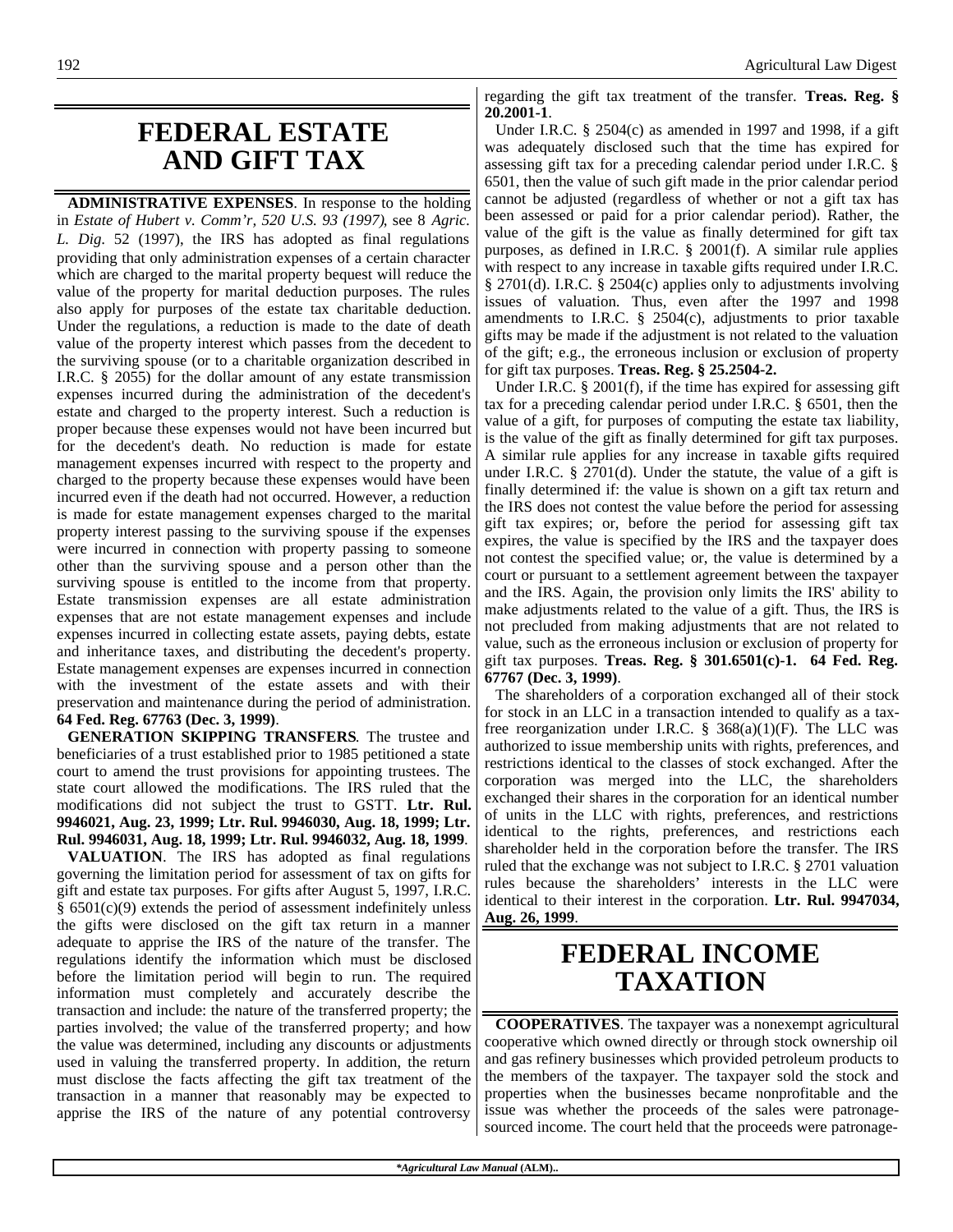sourced income because the property was directly related to the taxpayer's business with its members. The court rejected the IRS argument that all capital gain was nonpatronage-sourced income. **Farmland Indus., Inc. v. Comm'r, T.C. Memo. 1999-388**.

**HOBBY LOSSES**. The taxpayers, husband and wife, operated an activity that included the breeding, care, showing, and occasional sale of cutting horses used in competitions. The husband was employed full time in another business and the wife devoted at least six hours a day to the horse activity. The horse activity never had a taxable profit. The court held that the taxpayers did not operate the horse activity with the intent to make a profit, based on the following findings: (1) although the taxpayers maintained accurate and separate records of the activity, the taxpayers did not use the records to evaluate the profitability of the activity; (2) the taxpayers did not create a plan for profitability other than to try to economize in purchases; (3) although the wife developed expertise in the riding and breeding of horses, the taxpayers did not have or acquire expertise in operating a business involving horses; (4) the wife devoted substantial time to the activity but much of the time had an element of personal enjoyment and recreation; (5) the taxpayers failed to demonstrate that any of the horses would appreciate sufficiently to offset the years of losses; (6) the activity had 23 years of losses; and the taxpayers had substantial income from the husband's employment which was offset by the horse activity losses. The appellate court affirmed in an opinion designated as not for publication. **Sullivan v. Comm'r, 99-2 U.S. Tax Cas. (CCH) ¶ 50,987 (5th Cir. 1999),** *aff'g***, T.C. Memo. 1998-367**.

**INTEREST ON TAXES**. The IRS has announced a change in the IRS's litigating position with respect to when interest begins to accrue on a deficiency in tax if, pursuant to the taxpayer's election, the IRS credited the reported overpayment against the taxpayer's estimated tax liability for the succeeding taxable year. This issue was litigated in *The May Department Stores Co. v. United States, 36 Fed. Cl. 680 (1996), acq., AOD CC-1997-008 (Aug. 4, 1997)*. In subsequent guidance, *Rev. Rul. 99-40, I.R.B. 1999-40 441*, the IRS stated that, when the taxpayer files its return on or before the due date or the due date as extended and elects to credit its reported overpayment against its estimated tax for the succeeding year, the overpayment is considered as applied to the unpaid installments of estimated tax due on or after the date(s) the overpayment arose in the order in which they are required to be paid to avoid an addition to tax for failure to pay estimated income tax under I.R.C. §§ 6654, 6655 with respect to such year. The IRS, therefore, will no longer litigate cases where the taxpayer elected to credit its reported overpayment to its estimated tax for the succeeding year and interest was assessed on a deficiency, or portion thereof, that is equal to or less than the claimed overpayment before the claimed overpayment, or a portion thereof, was needed to avoid an addition to tax for failure to pay estimated tax, or to the extent that a portion of the overpayment was not needed to satisfy the specific installments of estimated tax, from the original due date of the succeeding year's income tax return. **Chief Counsel Notice N(35)000-165**.

**INTEREST RATE**. The IRS has announced that, for the period January 1, 2000 through March 31, 2000, the interest rate paid on tax overpayments is 8 percent (7 percent in the case of a corporation) and for underpayments is 8 percent. The interest rate for underpayments by large corporations is 10 percent. The overpayment rate for the portion of a corporate overpayment exceeding \$10,000 is 5.5 percent. **Rev. Rul. 99-53, I.R.B. 1999- \_\_**.

**PREPRODUCTIVE PERIOD EXPENSES**. The taxpayers purchased farm land in the first tax year and planted one-year old grape vines in the third tax year. The taxpayers did not claim any farming expenses as business deductions and did not file Schedule Fs for the first three years. The vines produced a sufficient quantity of grapes for sale in tax year four but the quantity was reduced by deer damage and was only 3.3 percent of mature vines. The fifth year crop was larger but was reduced by bird damage and was only 3.9 percent of a mature vine crop. The sixth year crop was larger still but suffered losses from mildew and was 39 percent of a mature vine crop. The seventh crop was unusually bountiful. The taxpayers were on the cash accounting method. The IRS ruled that the nationwide weighted average preproductive period for wine grapes was four years; therefore, the taxpayer was not eligible for the exemption from capitalizing preproductive costs. The IRS stated that the taxpayer had to capitalize preproductive costs until the vines produced a marketable quantity, which the IRS defined as a quantity which could be sold for an amount sufficient to recover production costs plus more than a de minimis recovery of investment costs. The IRS ruled that the taxpayer's vines did not produce a marketable quantity until the sixth year. The IRS disavowed its own Market Segment Specialization Program Paper for the Wine Industry which defined a "commercially harvestable crop" merely as a crop sufficient to recover the costs of production. The IRS also ruled that the preproductive expense capitalization period ended at the harvest of the first marketable crop in the sixth crop year, not at the beginning of the sixth crop year. Finally, the IRS ruled that, because the taxpayer planted the vines in the third tax year and incurred preproduction expenses in that year but did not make an explicit election to not capitalize preproduction expenses nor an implicit election by deducting the expenses currently, the taxpayer did not make an election to currently deduct preproduction expenses. Thus, the taxpayer was required to capitalize all preproduction expenses up to the time of the sixth crop harvest. **Ltr. Rul. 9946003, Aug. 6, 1999**.

**QUALIFIED DEBT INSTRUMENTS**. The IRS has announced the 2000 inflation adjusted amounts of debt instruments which qualify for the 9 percent discount rate limitation under I.R.C. §§ 483 and 1274:

| Year of Sale | 1274A(b)    | 1274A(c)(2)(A) |
|--------------|-------------|----------------|
| or Exchange  | Amount      | Amount         |
| 2000         | \$3,960,100 | \$2,828,700    |

The \$3,960,100 figure is the dividing line for 1999 below which (in terms of seller financing) the minimum interest rate is the lesser of 9 percent or the Applicable Federal Rate. Where the amount of seller financing exceeds the \$3,960,100 figure, the imputed rate is 100 percent of the AFR except in cases of saleleaseback transactions, where the imputed rate is 110 percent of AFR. If the amount of seller financing is \$2,828,700 or less (for 2000), both parties may elect to account for the interest under the cash method of accounting. **Rev. Rul. 99-50, I.R.B. 1999-\_, \_\_**.

**PENSION PLANS**. For plans beginning in November 1999, the weighted average is 5.99 percent with the permissible range of 5.39 to 6.29 percent (90 to 106 percent permissible range) and 5.39 to 6.59 percent (90 to 110 percent permissible range) for purposes of determining the full funding limitation under I.R.C. § 412(c)(7). **Notice 99-54, I.R.B. 1999-\_\_**.

**RETURNS**. The IRS has announced plans to test a new internet system for handling taxpayer account questions. The initial test